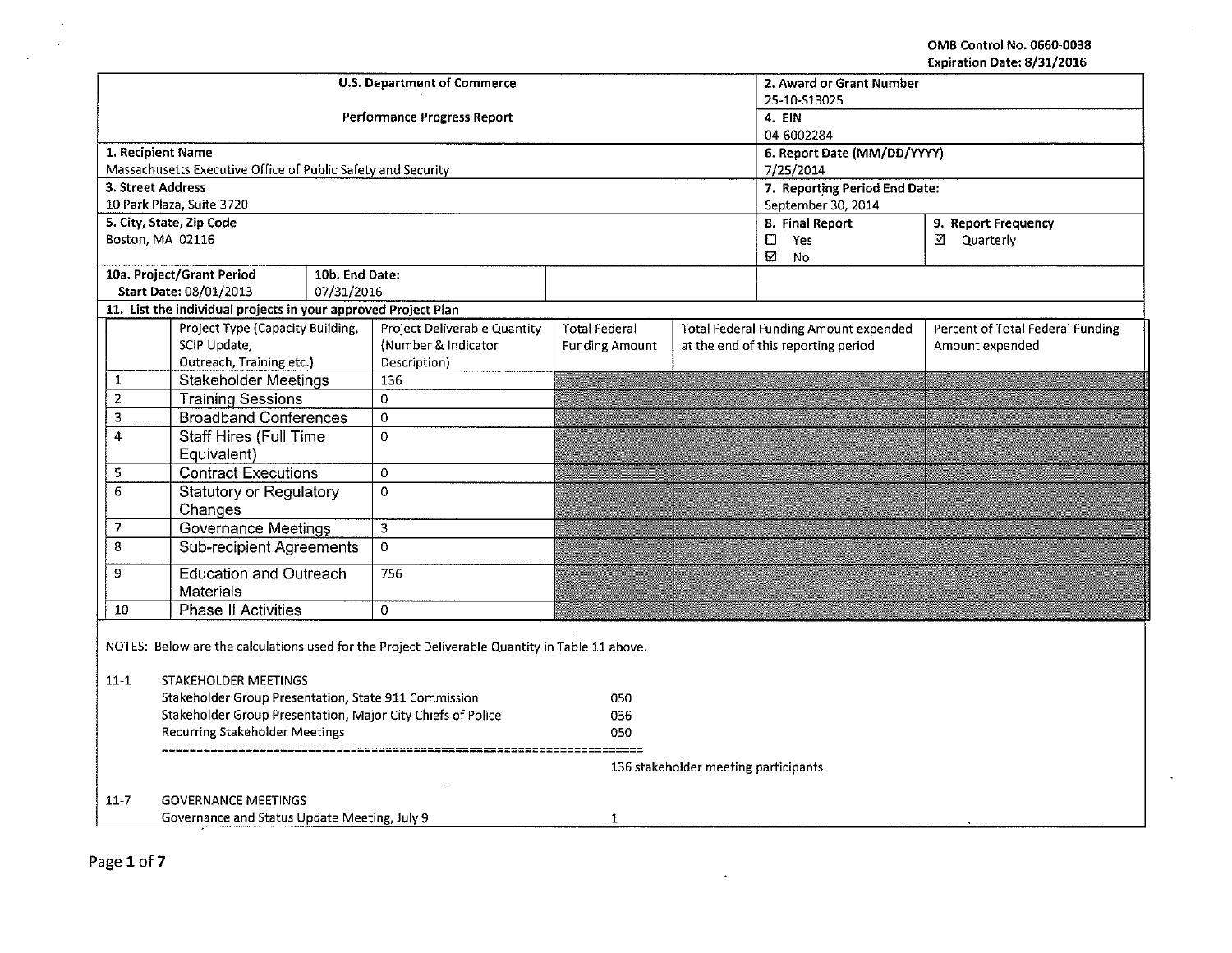|      | Governance and Status Update Meeting, August 15                    |                                                  |
|------|--------------------------------------------------------------------|--------------------------------------------------|
|      | Governance and Status Update Meeting, September 2                  |                                                  |
|      |                                                                    |                                                  |
|      |                                                                    | 3 governance meetings                            |
| 11-9 | EDUCATION AND OUTREACH MATERIALS                                   |                                                  |
|      | Outreach mailing to EMS Directors                                  | 124                                              |
|      | Outreach mailing to State agency heads and stakeholder groups      | O81                                              |
|      | Invitation letters to participate on MFAB                          | 015                                              |
|      | Mass.gov/psbo web site visits (estimated based on 1600 page views) | 400                                              |
|      | Copies of presentations handed out (at State 911 Commission)       | 050                                              |
|      | "FirstNet by the Numbers" handed out (approximate)                 | 086                                              |
|      |                                                                    |                                                  |
|      |                                                                    | 756 education and outreach materials distributed |
|      |                                                                    |                                                  |

lla. Describe your progress meeting each major activity/milestone approved in the Baseline Report for this project; any challenges or obstacles encountered and mitigation strategies you have employed; planned major activities for the next quarter; and any additional project milestones or information.

PSBO Activities: During this quarter, the Commonwealth Public Safety Broadband Office (PSBO) continued to manage the day to day activities of the SUGP grant. Recurring PSBO activities include communications with stakeholders and first responders, planning and implementing SUGP activities, managing content on the PSBO web site, participating in related meetings and councils, and grant reporting. The Massachusetts SPOC and Project Director {MA Alternate SPOC) also continued to participate on FirstNet organized webinars for SPOC and PSAC members and on Region 1 Conference Calls. Additionally, the PSBO leveraged an EOPSS technology asset called BrightWork on the MS SharePoint platform to establish a project management portal for the Commonwealth's SUGP activities. This portal is a repository of key information and documents about the SLJGP grant and is used by project management to track performance against SLIGP goals and responsibilities. This portal was used to help facilitate discussions with representatives of NTIA during the September 3-4 NTIA Site Visit.

Website Updates: The PSBO continued to update the mass.gov/psbo web site with 23 news and update articles from sources like FirstNet, APCO, NIST, FedBizOpps, the Federal Register, and original content from the PSBO. The web site also provides up to date links to Federal partners, broadband resources, calendar of events, frequently asked questions, and other content relevant to the implementation of the NPSBN. New to the website during the quarter are updated FirstNet factsheets, FAQs, and presentations, as well as an executive summary for the in-process FirstNet RFI and links to FirstNet's YouTube content. The web site is part of the PSBO's overall outreach strategy for reaching and continuing to communicate with stakeholders throughout the Commonwealth. There was a conservative estimate of 400 visits to mass.gov/psbo (based on a Google Analytics report of 1,983 total page views during the quarter). The web site is accessible at http://mass.gov/psbo.

Contact Lists: The PSBO continued to maintain its contact lists, including chiefs of police, chiefs of fire, emergency managers, EMS directors, chiefs of public and private college and university police, county Sheriffs, PSAP supervisors, and interested parties requesting to be included in PSBO communications lists. In addition, the PSBO has identified numerous email addresses that are currently not valid and has worked with key resources on obtaining updated information where available, including updates to the PSAP contacts via the State 911 Department Deputy Director. This list will be supplemented by the MA Agencies listing maintained by the DHS OEC and used as part of the OEC Coverage Workshop on September 4, 2014.

Initial Consultation Package: During this quarter, the PSBO completed and the SPOC approved the Massachusetts response to the April30 FirstNet Initial Consultation Checklist. The Massachusetts Initial Consultation Checklist Response was submitted to FirstNet on July 26. Key documents within this submission are the Commonwealth's FirstNet Outreach

Page 2 of 7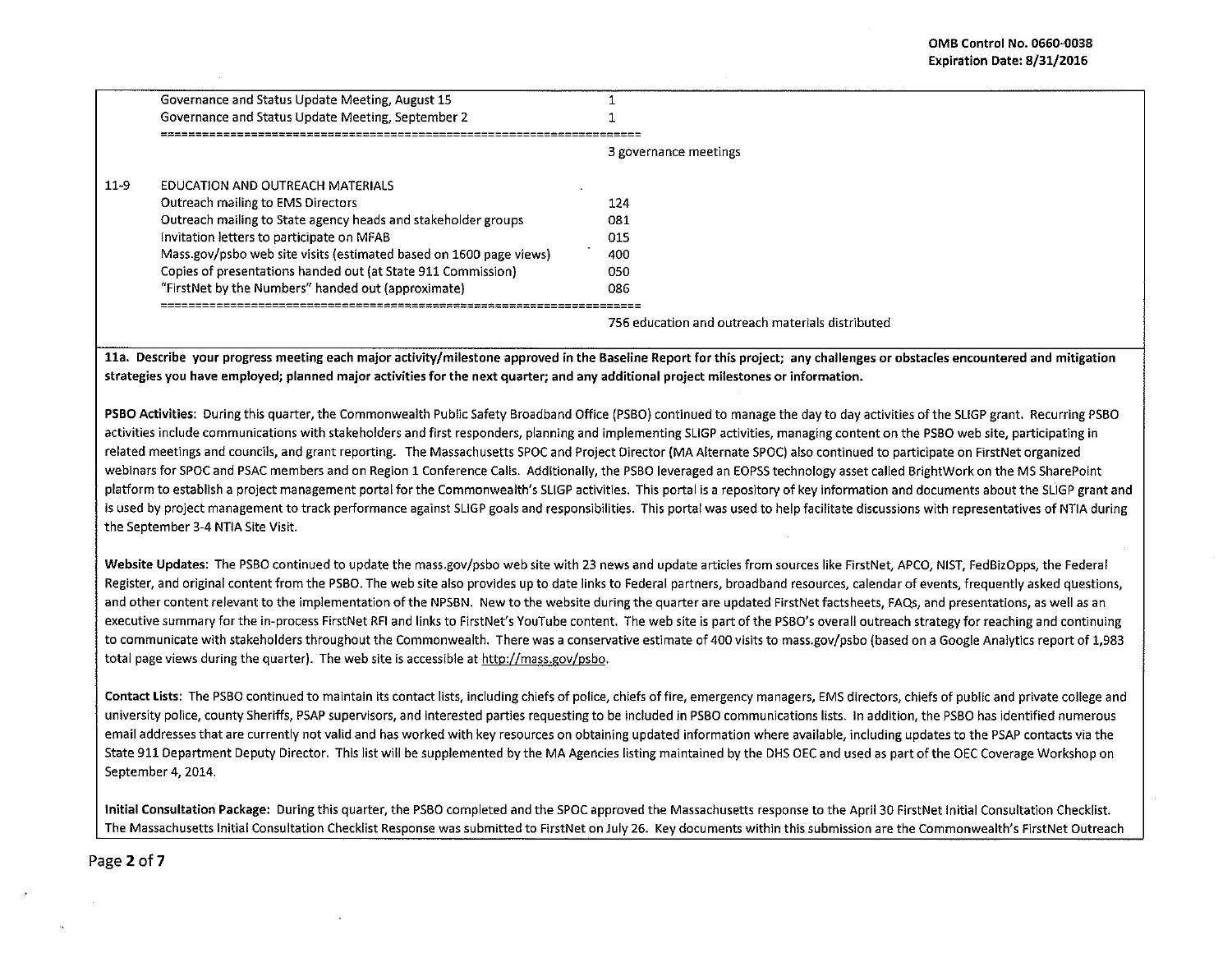and Governance Plans. Massachusetts has not yet received confirmation on the scheduling of the Initial Consultation Meeting.

Regional Cooperation: In addition to participation on Region 1 planning calls, the PSBO worked with the New Hampshire SPOC on approaches for responding to the FirstNet Initial Consultation Checklist. This included several phone calls and the sharing of the Massachusetts Initial Consultation Checklist Response package with the State of New Hampshire.

NTIA Site Visit: The PSBO hosted representatives of the NTIA for a SUGP site visit on September 3 and 4. Discussions included a project overview (including organization and responsibilities), detailed discussions on Commonwealth grant and financial management policies, and a discussion of best practices. The NTIA team also participated in the OEC coverage workshop with broadband stakeholders on September 4 at the Massachusetts Emergency Management Agency.

DHS OEC Broadband Coverage and SCIP Planning Workshop: The PSBO project team participated in a two-day DHS OEC sponsored workshop that included a broadband coverage workshop for FirstNet planning, as well as a multiple day Statewide Communications lnteroperability Plan (SCIP) update. The completion of the SCIP update is scheduled for October.

Transition Planning: The Commonwealth will have a change in administration following the November elections. In preparation for the transition to the new administration, each program was asked to complete a Transition Report. The PSBO SLIGP transition report includes identification of project leadership, a summary of the project, an identification of stakeholders, a summary of project budget, a listing of upcoming milestones, and comments about the new administration's needs to plan for the upcoming opt in/opt out decision following consultation.

FirstNet Stakeholder Group Information Sessions: During this quarter, the PSBO transitioned along its Outreach Plan from broad, regional FirstNet Information Sessions to more targeted FirstNet Stakeholder Group Information Sessions. This new FirstNet update approach entails conducting tailored 30-45 minutes presentations with question and answers at recurring stakeholder meetings. The first of this round of outreach presentations were conducted on August 4, 2014, with the State 911 Commission and September 16, 2014, with the Massachusetts Major City Chiefs of Police Association. Additionally, pre-planning efforts were undertaken to present at meetings of each of the five regional homeland security advisory councils. A presentation with the Southeastern Region Homeland Security Advisory Council's Interoperability Committee was scheduled for October 1. Additional presentations will be scheduled and conducted with state and regional police, fire, EMS, and others. A copy of the short presentation used for these meetings can be found on the PSBO website under "Broadband Resources."

Participation in Recurring Stakeholder Meetings: PSBO staff continue to participate in recurring meetings of the Greater Boston Police Council, the Statewide lnteroperability Executive Committee, the State 911 Commission, the Barnstable County 700 Mhz Subcommittee, OpenCape (a state BTOP recipient), Massachusetts Broadband Institute (MBI) (a state STOP recipient), and the UASI region network group (PSNet). This participation includes short updates and fielding NPSBN questions from stakeholders. These meetings included approximately 50 NPSBN stakeholders in total.

Governance: Monthly governance meetings were conducted involving the Project Director and members of the PSBO. During this quarter, the SPOC finalized plans for a new governance body to advise the Commonwealth on participation with FirstNet during consultation and on other NPSBN and SLIGP matters. Plans for the new governance body, named the Massachusetts FirstNet Advisory Board (MFAB), are detailed in the Governance Plan submitted by the Commonwealth to FirstNet in response to FirstNet's Initial Consultation Checklist. The seventeen member Board will include state and local representation across law enforcement, fire services, emergency medical services, emergency management, transportation and public works, budget, technology, and communications. The MFAB will meet regularly to address information requests, issues, and required input into the Massachusetts RAN design process and other FirstNet activities. Invitations to participate on the MFAB were mailed out to prospective member agencies on August 6, 2014, and the SPOC and Project Director have followed up individually by phone to confirm representation on the Board.

Outreach by Mail: One of the tools identified in the Commonwealth's Outreach Plan is outreach by mail. During this quarter, there were three groups of mailings that were

Page 3 of 7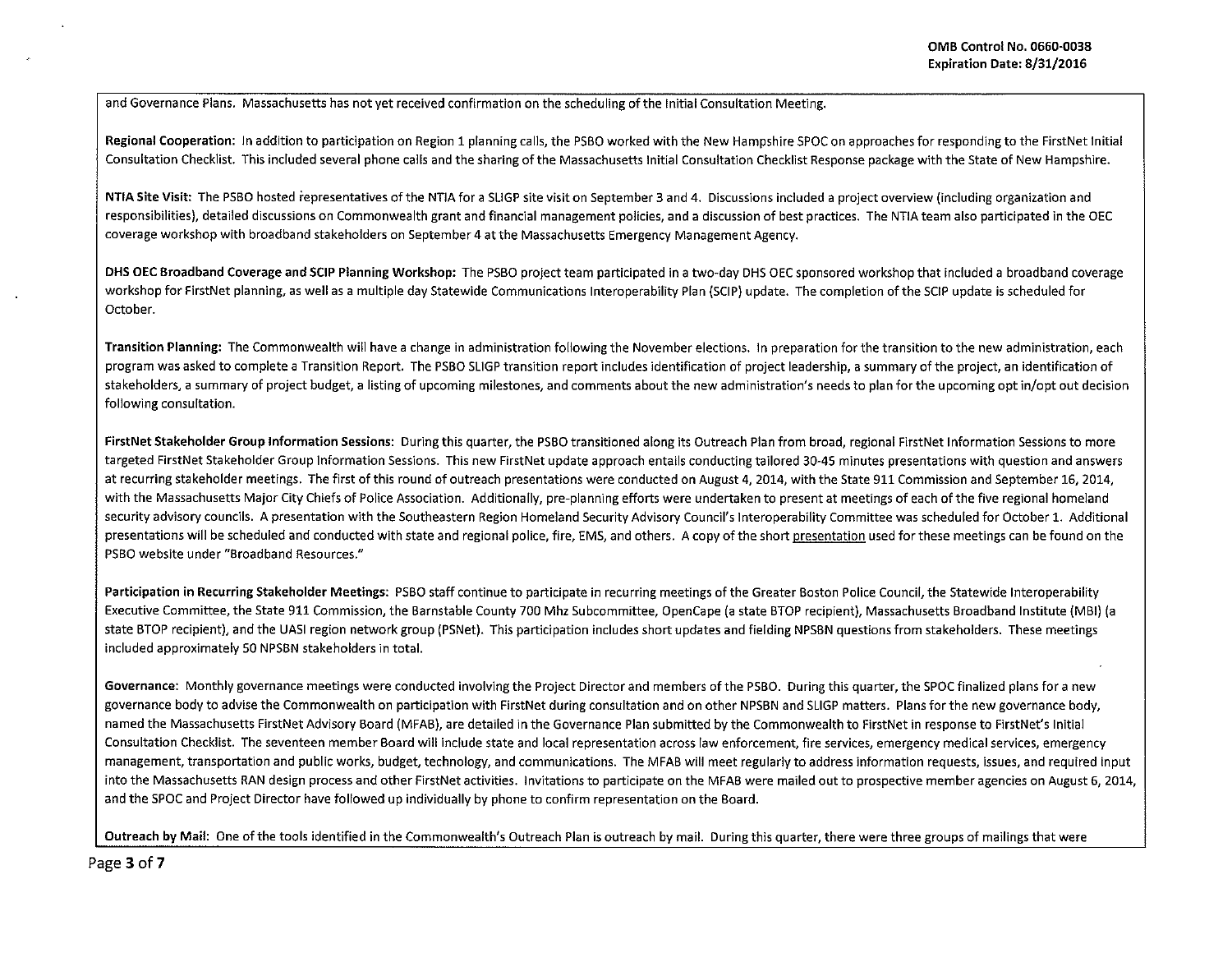conducted on behalf of the SPOC and the PSBO. The first mailing on July 17 was directed to 124 directors on municipal and regional emergency medical services. This group includes both public and private EMS providers. A second mailing, also on July 17, was directed to 81 state agency heads and stakeholder groups. Both of these mailings introduced FirstNet, the NPSBN, and the PSBO, as well as providing direction for how agencies and interested parties can keep up to date with FirstNet developments. The third mailing on August 6 was an invitation letter directed to the sixteen additional members of the MFAB. See the Governance description above.

Tribal Outreach: The Project Director has also periodically reached out to Robert Hendricks, representative of the Mashpee Wampanoag Tribe, and Brett Stearns, representative of the Wampanoag of Gay Head Tribe, to keep them up to date with FirstNet developments.

11b. If the project team anticipates requesting any changes to the approved Baseline Report in the next quarter, describe those below. Note that any substantive changes to the Baseline Report must be approved by the Department of Commerce before implementation.

The Commonwealth PSBO Leadership team is examining alternative options for Commonwealth match for SUGP activities. The original plan for state match included state funding of a portion of the SCIP update. Following the DHS OEC SCIP update workshops, this activity and corresponding funding are likely not needed.

Additional contract executions are on hold until more information is available from FirstNet about the information needs during the state consultation phase and activities for Phase II. See item 12a below for additional information.

llc. Provide any other information that would be useful to NTIA as it assesses this project's progress.

The project continues to be well ahead of target through this quarter for the important project goals of "Stakeholder Meetings" and "Education and Outreach Materials". The project has also made significant progress in the establishment of a new, formal advisory board to support the Commonwealth's participation in FirstNet consultation.

lld. Describe any success stories or best practices you have identified. Please be as specific as possible.

As shared with the NTIA team during the September NTIA SLIGP site visit, the PSBO has identified the following best practices, success stories, or lessons learned in regard to SLIGPfunded activities:

- 1. FirstNet Involvement in regional outreach meetings
- 2. Participation in existing recurring stakeholder meetings
- 3. Conducting outreach on a regional basis
- 4. Participation preferences for morning sessions {going forward)
- 5. Combating misconceptions about FirstNet
- 6. Addressing up-front the impact on T-8and (BAPERN)
- 7. Maintaining a comprehensive contact list
- 8. Multiple notification approach and lead time needed to improve attendance
- 9. Personalizing emails improves response
- 10. Decision to identify the Massachusetts FirstNet Advisory Board {MFAB) as a critical component of FirstNet governance in Massachusetts
- 11. Phone calls to confirm participation on MFAB
- 12. Levering high level relationships with key stakeholders
- 13. Having credibility on sources of outreach (we've been there before)

Page 4 of 7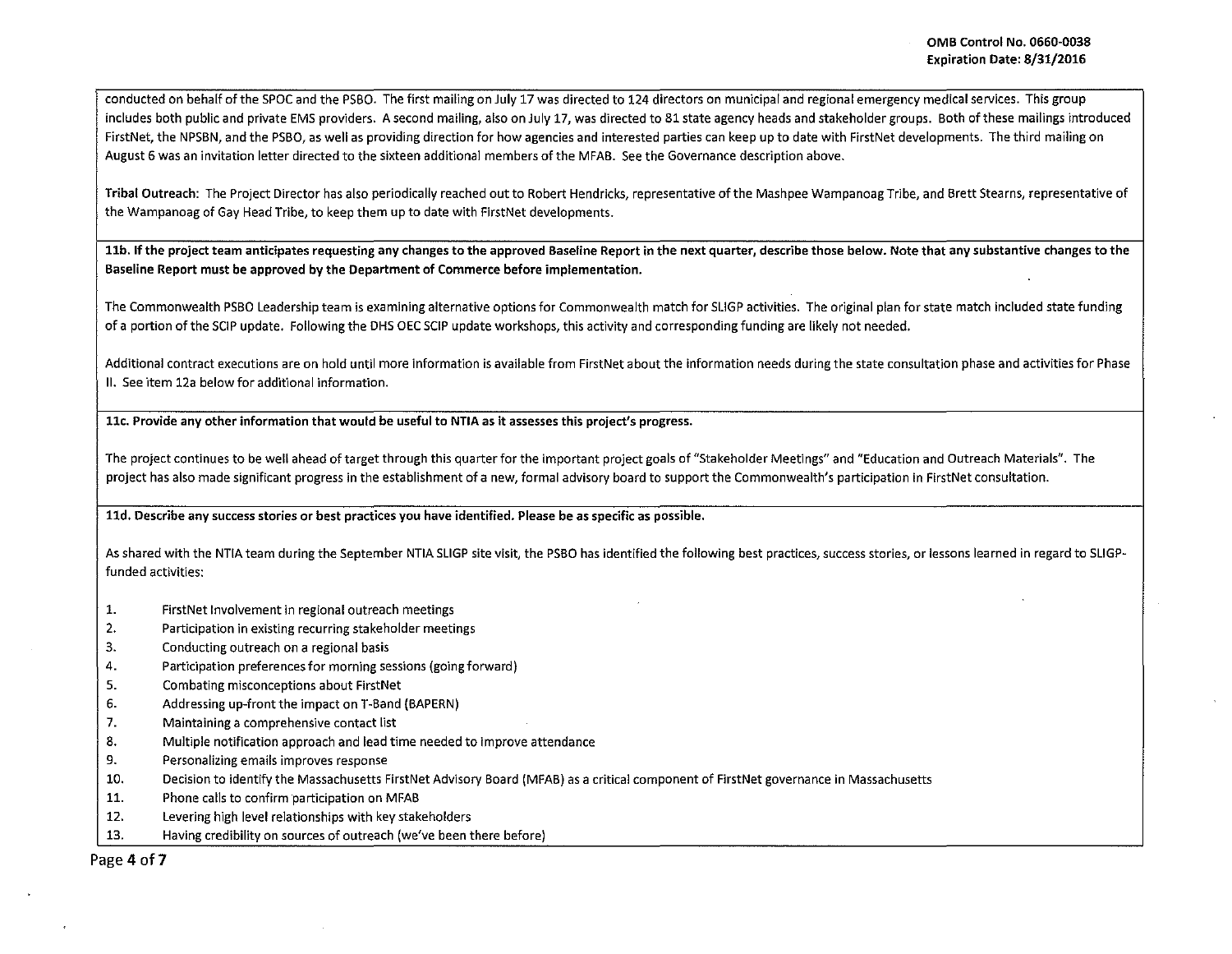12. Personnel

12a. If the project is not fully staffed, describe how any lack of staffing may impact the project's time line and when the project will be fully staffed.

Contracts have been executed for the core project staff. Additional contracts will be executed for data collection coordination, SCIP plan updating, legal review, and Phase 2 consulting when needed by the project.

12b. Staffing Table

| Job Title                                  | FTE %                                                                                           | Project(s) Assigned                                                                                         | Change                                     |  |  |  |  |  |
|--------------------------------------------|-------------------------------------------------------------------------------------------------|-------------------------------------------------------------------------------------------------------------|--------------------------------------------|--|--|--|--|--|
| Undersecretary of EOPSS                    | 10%                                                                                             | SLIGP executive oversight                                                                                   | No change.                                 |  |  |  |  |  |
| Deputy Director State 911 Department       | 10%                                                                                             | Stakeholder liaison for emergency dispatch                                                                  | No change.                                 |  |  |  |  |  |
| State Police Radio Engineer                | 10%                                                                                             | Statewide radio area network subject matter expert; needs analysis                                          | No change.                                 |  |  |  |  |  |
| Acting Commissioner of DCJIS               | 10%                                                                                             | Stakeholder liaison for criminal justice; subject matter expert for criminal justice needs                  | No change.                                 |  |  |  |  |  |
| Compliance and Data Coordinator (OGR)      | 15%<br>Grant management, program reporting, site visits, data collection and program close out. |                                                                                                             |                                            |  |  |  |  |  |
| Director HS Division (OGR)                 | 5%                                                                                              | <b>Grant Administrative Management</b>                                                                      | FTE % adjusted to 5%.                      |  |  |  |  |  |
| Budget Director (OGR)                      | 7%                                                                                              | Grant set-up, Accounting and Reconciliation, Fiscal Monitoring, Financial Reporting and<br>Fiscal Close Out | FTE % adjusted to 7%.                      |  |  |  |  |  |
| <b>Fiscal Management and Audit Support</b> | 5%                                                                                              | Fiscal Management and Audit Support                                                                         | Resource changed. FTE %<br>adjusted to 5%. |  |  |  |  |  |
| Contracts Records Support                  | 7%<br>Contracts, Payments, and Accounting Record Support                                        |                                                                                                             |                                            |  |  |  |  |  |
|                                            |                                                                                                 |                                                                                                             |                                            |  |  |  |  |  |
| Add Row<br>Remove Row                      |                                                                                                 |                                                                                                             |                                            |  |  |  |  |  |

13. Subcontracts (Vendors and/or Subrecipients) N/A

13a. Subcontracts Table - Include all subcontractors. The totals from this table must equal the "Subcontracts Total" in Question 14f.

| Name                                            | Subcontract Purpose                                                | Type<br>(Vendor/Subrec.) | RFP/RFQ<br>Issued<br>(Y/N) | Contract<br>Execute<br>d (Y/N) | <b>Start Date</b> | End Date  | <b>Total Federal</b><br>Funds<br>Allocated | <b>Total Matching</b><br><b>Funds Allocated</b> | Project and % Assigned |
|-------------------------------------------------|--------------------------------------------------------------------|--------------------------|----------------------------|--------------------------------|-------------------|-----------|--------------------------------------------|-------------------------------------------------|------------------------|
| <b>McInnis</b><br>Consulting<br><b>Services</b> | Project Director Staff<br>Augmentation                             | Vendor                   | $N/A$ *                    | v                              | 10/1/13           | 7/31/2016 | \$231,000                                  |                                                 |                        |
| The<br>Innovations<br>Group, Inc.               | <b>Broadband Subject</b><br>Matter Expert Staff<br>Augmentation    | Vendor                   | N/A                        | v                              | 10/1/13           | 7/31/2016 | \$480,000                                  |                                                 |                        |
| SWBailey<br>Consulting LLC                      | Project Manager Staff<br>Augmentation                              | Vendor                   | $N/A$ *                    | v                              | 11/18/13          | 7/31/2016 | \$300,000                                  |                                                 |                        |
| SWBailey<br>Consulting LLC                      | Education and<br>Outreach Coordinator<br><b>Staff Augmentation</b> | Vendor                   | $N/A$ *                    | v                              | 11/18/13          | 7/31/2016 | \$225,000                                  |                                                 |                        |

Page 5 of 7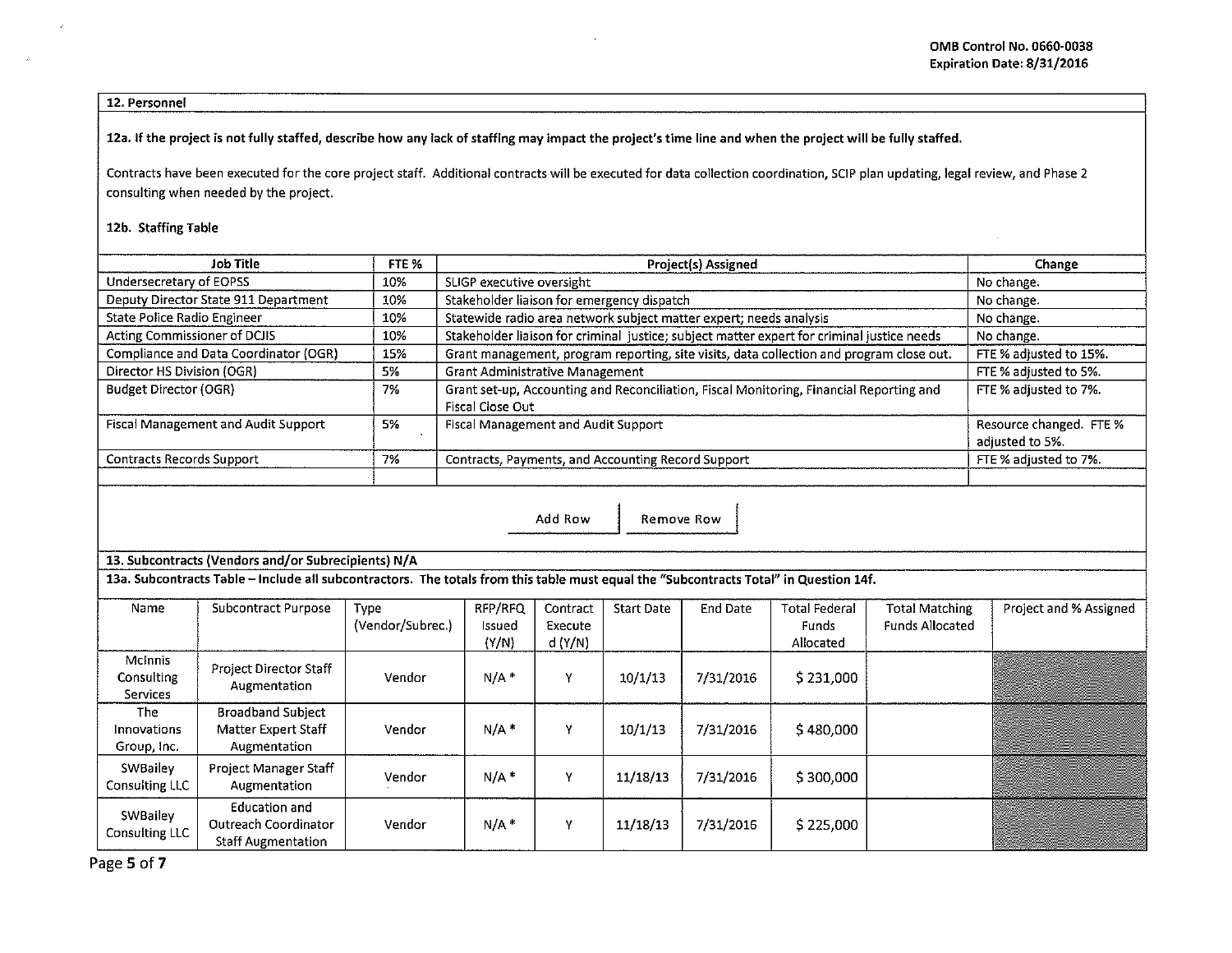| <b>TBD</b>                        | Data Collection<br>Coordinator Staff<br>Augmentation            | Vendor | N   | N | TBD        | TBD.       | \$65,000  |           |  |
|-----------------------------------|-----------------------------------------------------------------|--------|-----|---|------------|------------|-----------|-----------|--|
| TBD                               | Data Collection Staff<br>Augmentation                           | Vendor | N   | N | <b>TBD</b> | TBD.       | \$100,000 |           |  |
| TBD                               | Consultant for<br>Integration of<br>Broadband into SCIP<br>Plan | Vendor | N   | N | <b>TBD</b> | <b>TBD</b> |           | \$343,750 |  |
| TBD.                              | Legal and Policy<br>Services                                    | Vendor | N   | N | TBD        | <b>TBD</b> | \$156,000 |           |  |
| TBD.                              | Phase 2 Subject<br><b>Matter Consulting</b>                     | Vendor | N   | N | TBD        | TBD        | \$165,730 | \$72,280  |  |
| SWBailey<br><b>Consulting LLC</b> | Project and<br><b>Collaboration Web</b><br>Site and Admin       | Vendor | N/A | Y | 11/18/13   | 7/31/2016  | \$54,000  |           |  |

Add Row I Remove Row

NOTE 1: Subcontracts awarded through existing Commonwealth statewide staffing contracts.

NOTE 2: Three subcontracts executed with SWBailey Consulting LLC through a consolidated scope of work for project management, education and outreach, and project and collaboration web site and administration.

13b. Describe any challenges encountered with vendors and/or subrecipients.

None.

## 14. Budget Worksheet

Columns 2, 3 and 4 must match your current project budget for the entire award, which is the SF-424A on file. Only list matching funds that the Department of Commerce has already approved.

| Project Budget Element (1)   | Federal Funds  | <b>Approved Matching</b> | Total Budget (4) | Federal Funds Expended (5) | <b>Approved Matching</b> | Total Funds Expended (7) |
|------------------------------|----------------|--------------------------|------------------|----------------------------|--------------------------|--------------------------|
|                              | Awarded (2)    | Funds (3)                |                  |                            | Funds Expended (6)       |                          |
| a. Personnel Salaries        | \$107,658.00   | \$124,500.00             | \$232,158.00     | \$21.954.16                | \$50,330.21              | \$72,284.37              |
| b. Personnel Fringe Benefits | \$29,359.00    |                          | \$29,359.00      | \$5,843.98                 |                          | \$5,843.98               |
| c. Travel                    | \$41,250.00    |                          | \$41,250.00      | \$4,712.99                 |                          | \$4,712.99               |
| d. Eauipment                 |                |                          |                  |                            |                          |                          |
| e. Materials/Supplies        |                |                          |                  |                            |                          |                          |
| f. Subcontracts Total        | \$1,776,730.00 | \$416,030.00             | \$2,192,760.00   | \$399,358.66               |                          | \$399,358.66             |

Page 6 of 7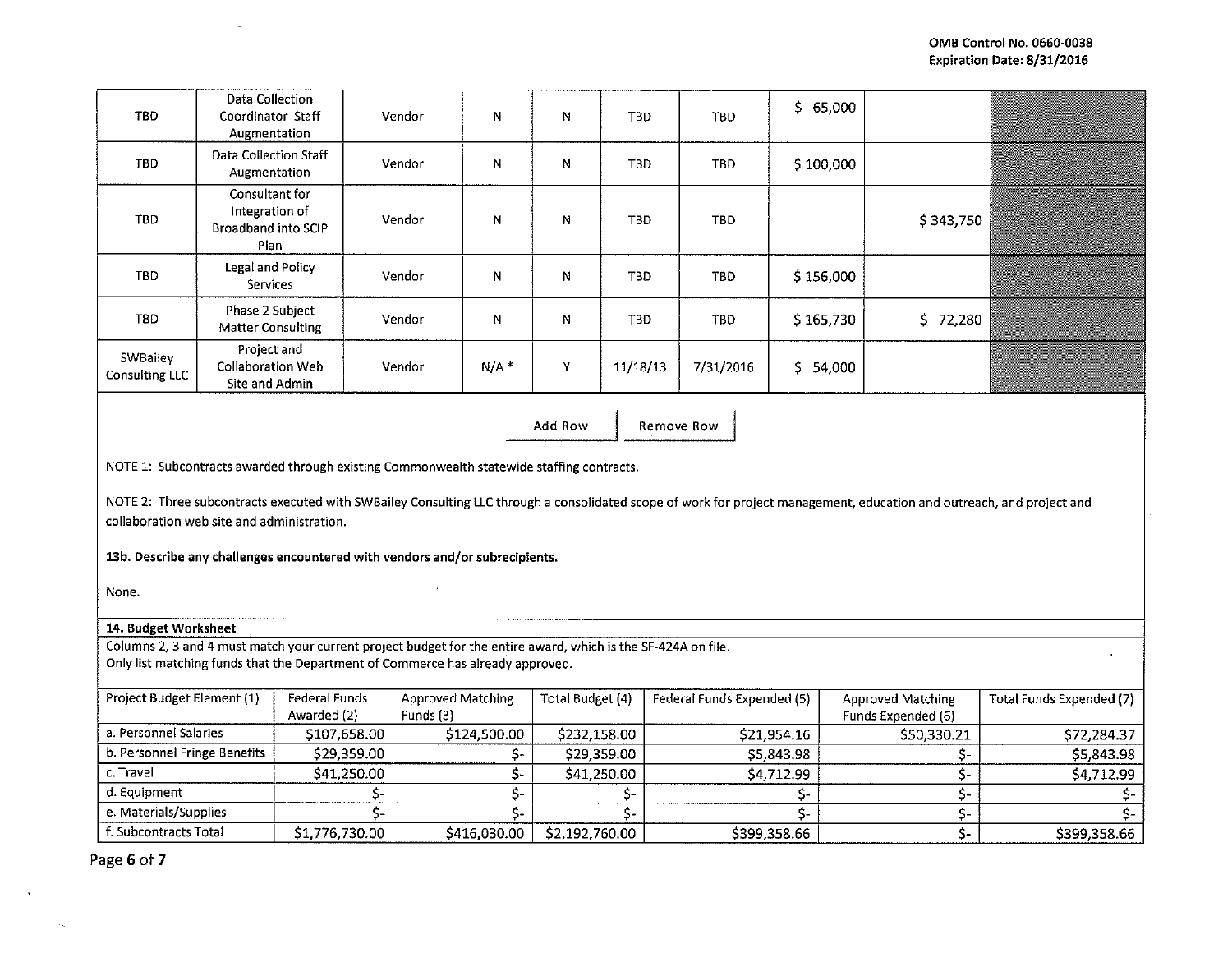| g. Other                                         | \$60,000.00                                                            | \$-          | \$60,000.00    | \$5,902.73                                                                                                                                                                           |             | \$5,902.73   |  |  |
|--------------------------------------------------|------------------------------------------------------------------------|--------------|----------------|--------------------------------------------------------------------------------------------------------------------------------------------------------------------------------------|-------------|--------------|--|--|
| h. Indirect Charges                              | \$147,123.00                                                           | Ś-           | \$147,123.00   | \$62,631.51                                                                                                                                                                          | S-          | \$62,631.51  |  |  |
| i. Total Costs                                   | \$2,162,120.00                                                         | \$540,530.00 | \$2,702,650.00 | \$500,404.03                                                                                                                                                                         | \$50,330.21 | \$550,734.24 |  |  |
| j. % of Total                                    | 80%                                                                    | 20%          | 100%           | 91%                                                                                                                                                                                  | 9%          | 100%         |  |  |
| documents.                                       |                                                                        |              |                | 15. Certification: I certify to the best of my knowledge and belief that this report is correct and complete for performance of activities for the purpose(s) set forth in the award |             |              |  |  |
|                                                  | 16a. Typed or printed name and title of Authorized Certifying Official |              |                | 16c. Telephone (area code, number, and extension)-                                                                                                                                   |             |              |  |  |
|                                                  | Jeffrey Brownell, Compliance and Data Coordinator                      |              |                | 617.725.3325                                                                                                                                                                         |             |              |  |  |
|                                                  |                                                                        |              |                | 16d. Email Address-<br>Jeffrey.brownell@state.ma.us                                                                                                                                  |             |              |  |  |
| 16b. Signature of Authorized Certifying Official |                                                                        |              |                | 16e. Date Report Submitted (month, day, year)                                                                                                                                        |             |              |  |  |
|                                                  |                                                                        |              |                | 10.31.2014                                                                                                                                                                           |             |              |  |  |
|                                                  |                                                                        |              |                |                                                                                                                                                                                      |             |              |  |  |

According to the Paperwork Reduction Act, as amended, no persons are required to respond to a collection of information unless it displays a currently valid OMB control number. Public reporting burden for this collection of information is estimated to average 10 hours per response for the application process, including time for reviewing instructions, searching existing data sources, gathering and maintaining the data needed, and completing and reviewing the collection of information. Send comments regarding the burden estimate or any other aspect of this collection of information. including suggestions for reducing this burden, to Michael Dame. Director, State and Local Implementation Grant Program . Office of Public Safety Communications, National Telecommunications and Information Administration, U.S. Department of Commerce (DOC), 1401 Constitution Avenue, N.W., HCHB, Room 7324, Washington, D.C. 20230.

 $\sim$